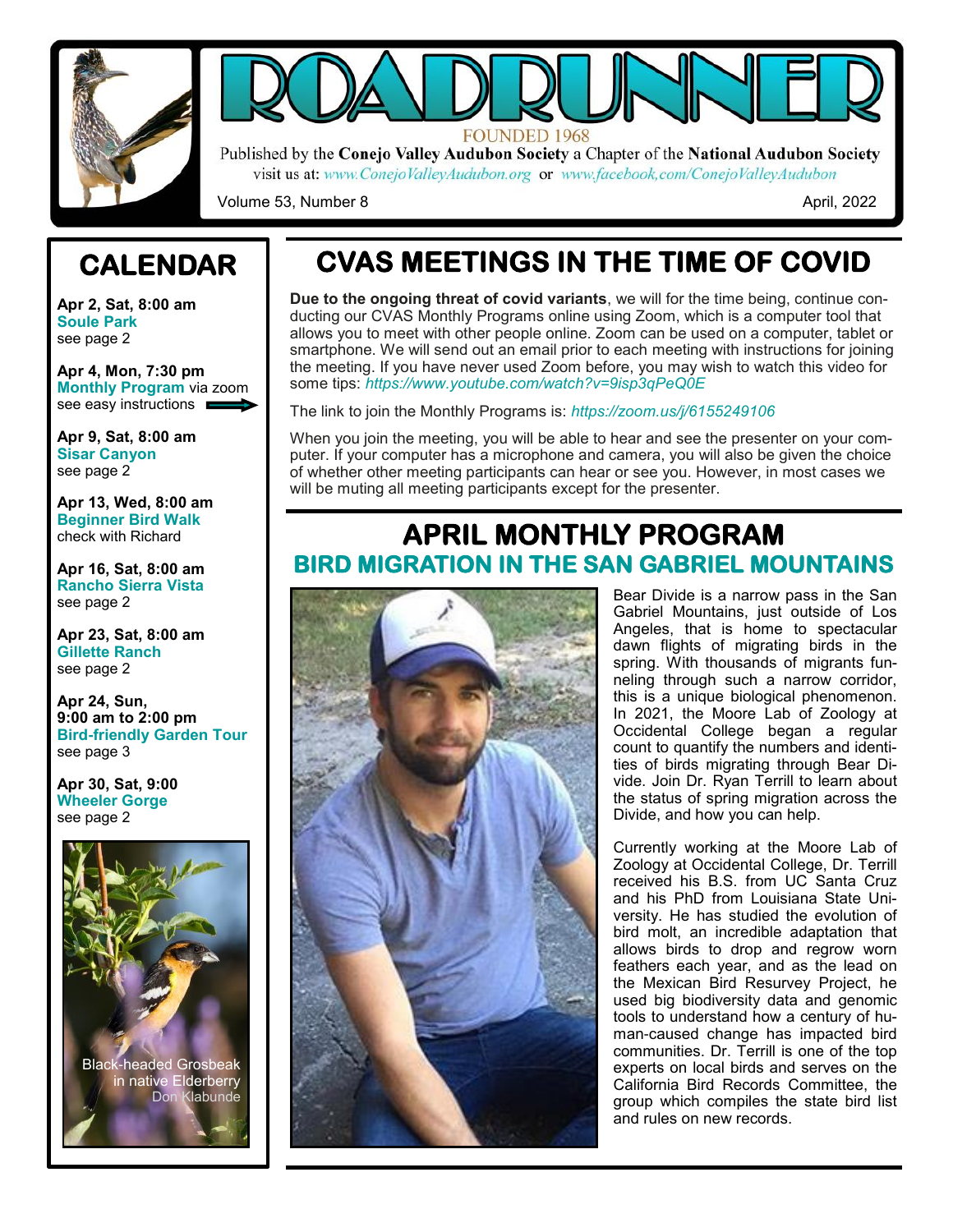

## **MARCH BIRDING TRIPS**

Since we're still living with pandemic concerns, CVAS will continue its careful approach to birding trips. Rather than sharing guidebooks, we encourage you to bring your own or download one on your mobile phone (the Sibley guide is available as an app for both Android and iPhone). Regrettably, we won't be offering extra binoculars to share, so please bring your own pair. And finally, **please wear your mask and observe social distancing.**

#### **April 2, Saturday - Soule Park**

Boardman Rd. south from Hwy 150, east of Ojai. Meet in the parking lot at 8 am. We'll look for woodpeckers, riparian birds, and raptors. Leader TBA - check with Dee Lyon - (805) 427-0987

#### **April 9, Saturday - Sisar Canyon**

Sisar Rd. north from Hwy 150 in the wee town of Summit. Meet at the two water towers at 8 am. We'll walk up to the creek, looking for migrating warblers. Leader is Sammy Cowell (818) 470-7098

#### **April 16, Saturday - Rancho Sierra Vista**

Off Lynn Road at Via Goleta in Newbury Park. Meet at the parking area at 8 am. We'll look for grassland birds. Leader TBA - check with Dee Lyon (805) 427-0987

#### **April 23, Saturday - Gillette Ranch**

off Mulholland Hwy just east of Las Virgenes Rd. Meet at the parking area at 8 am. This park offers a wide variety of birds. Leader TBA - check with Dee Lyon (805) 427-0987

#### **April 30, Saturday - Wheeler Gorge**

on Hwy 33, north of Ojai. Meet across the street from the park at 9 am. We'll look for higher elevation species. Leader is Matthew Page - (805) 990-6534





#### **Wednesday, April 13, 8:00 am – Beginner Bird Walk**

Conejo Valley Audubon invites birders of all experience levels to attend our monthly Beginner Bird Walk at Rancho Sierra Vista/Satwiwa. These walks are held on the second Wednesday of each month. We will meet at 8:00 am at the main parking lot, which is accessible off Lynn Road at Via Goleta in Newbury Park. Rancho Sierra Vista is an excellent place to see many of the oak woodlands birds that are common in the Conejo Valley area. We will take time to introduce beginning birders to these species and will teach the best techniques for locating and identifying them. Wear comfortable walking shoes. Bring masks and water and social distance.

Please register in advance by contacting your walk leader Richard Armerding at (310) 701-3878.

**Disclaimer:** Everyone is welcome to attend any Conejo Valley Audubon field trip, but Conejo Valley Audubon assumes no responsibility for injuries, personal or otherwise, incurred while attending a CVAS sponsored activity and in order to attend, all attendees agree that CVAS is not liable for such accidents. Everyone attends at their own risk.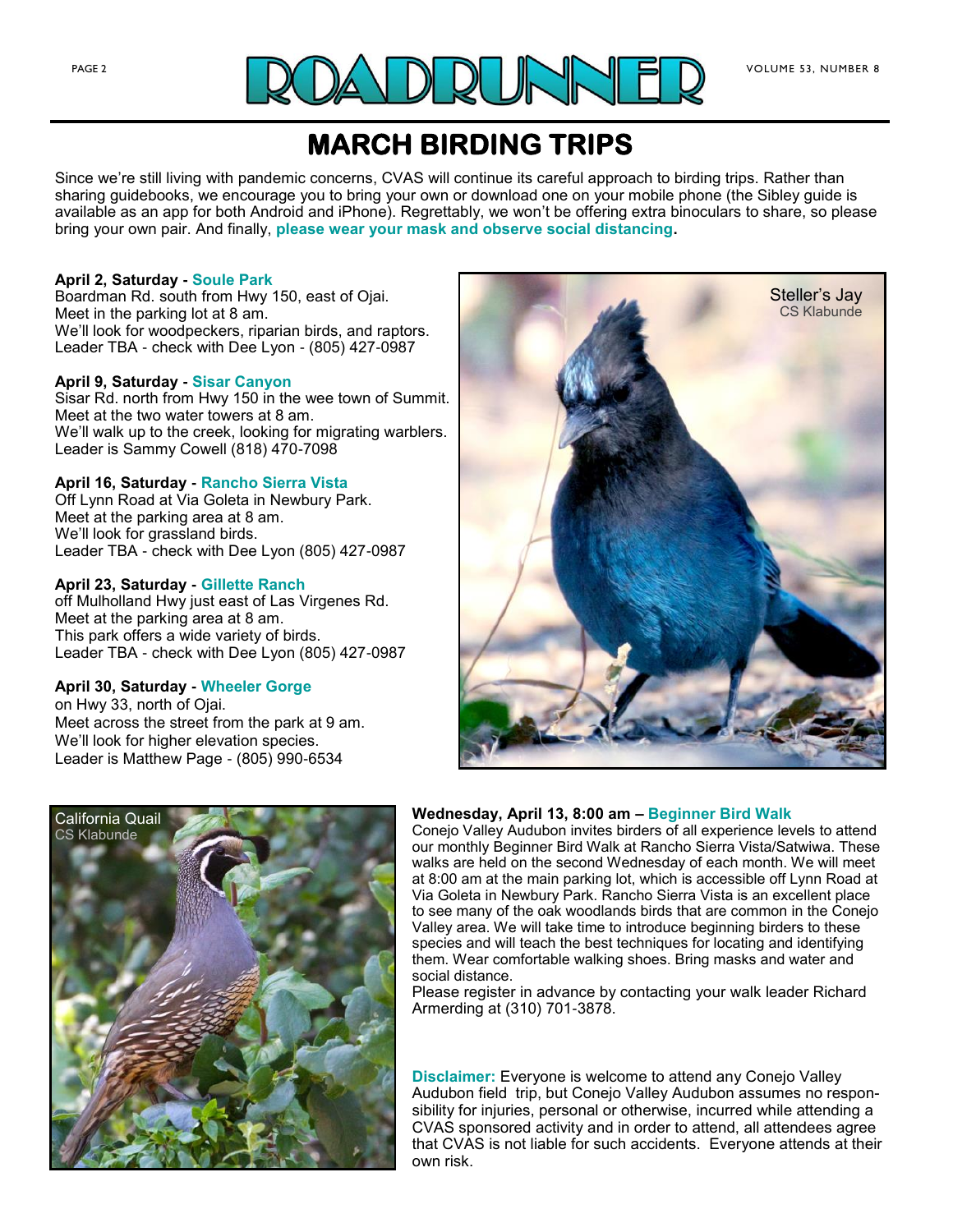

# **2022 CVAS BIRD-FRIENDLY GARDEN TOUR April 24th, 2022 from 9 AM until 2 PM**

Please join us. Our tour will feature yards which provide habitat for our native birds and demonstrate the use of drought tolerant California native plants in the landscape. Gardens will be located in Oak Park, Thousand Oaks, Camarillo and Ventura. Hosts will be on site to answer questions. We invite you to visit the gardens in the order of your choice.



**If you are interested in attending this year's tour, please RSVP to** *cvasbfgt@gmail.com* **NO LATER THAN Friday, April 15th**. Please include the **FIRST** and **LAST NAME** of each guest who will be attending, along with your **E-MAIL** and a **PHONE NUMBER**. You will receive a confirmation within 72 hours of your RSVP. (If you do not receive the confirmation, please check your SPAM or Junk mail. If you do not find the confirmation, please resubmit your RSVP and add the above e-mail to your safe-senders list.)



Two days prior to the tour, you will receive a list of addresses. After the tour, you will receive a follow up e-mail with information relevant to planting a bird-friendly native garden habitat.

We hope our bird-friendly garden tour will inspire you to install a bird-friendly habitat of your own. CVAS members are encouraged to bring a friend.

## **IMPORTANT NOTES:**

- **Sorry, no restroom facilities will be available.**
- **No dogs** will be allowed in any of the gardens.
- **Plant photography is encouraged.**





photos by Jennifer de la Torre